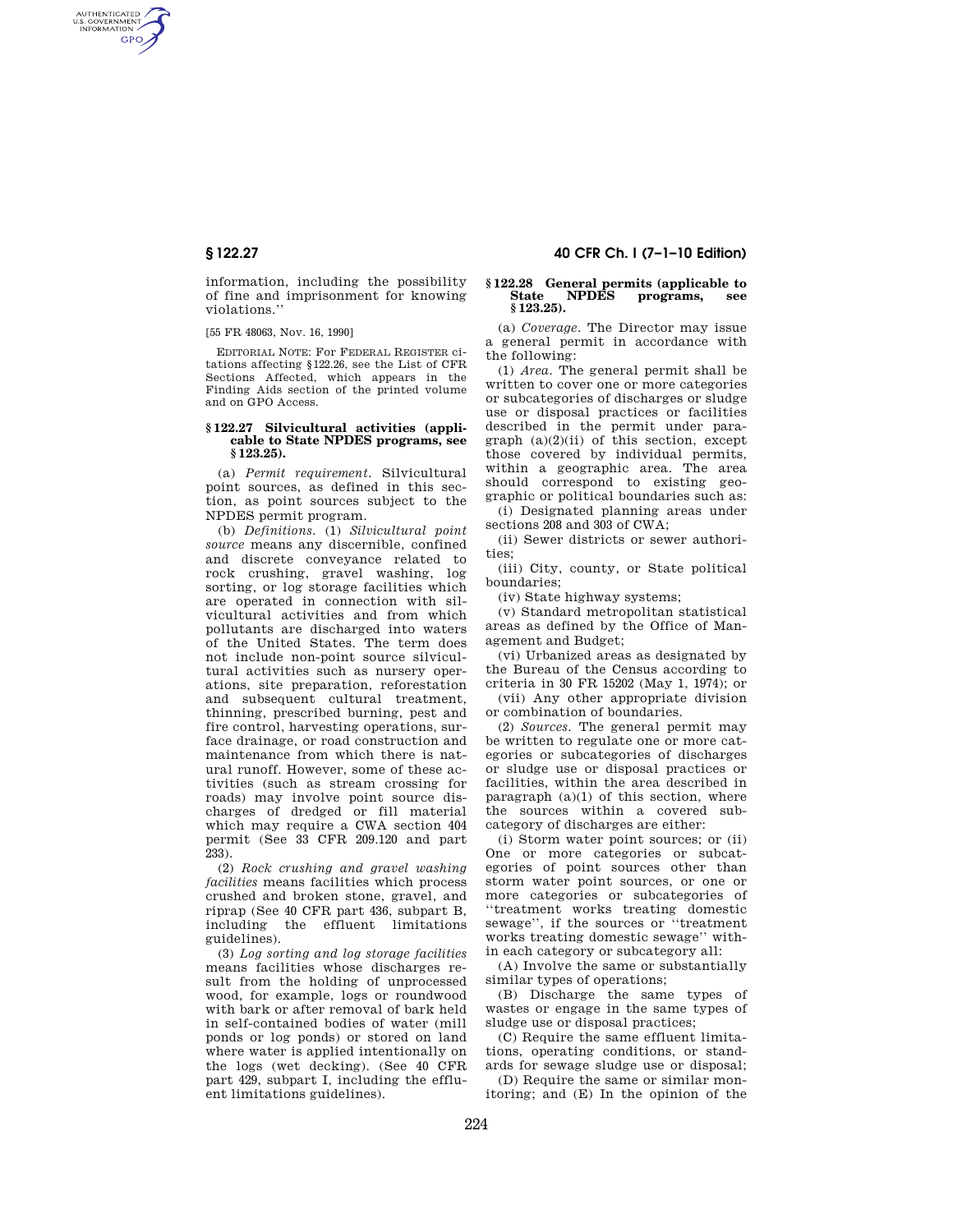## **Environmental Protection Agency § 122.28**

Director, are more appropriately controlled under a general permit than under individual permits.

(3)*Water quality-based limits.* Where sources within a specific category or subcategory of dischargers are subject to water quality-based limits imposed pursuant to §122.44, the sources in that specific category or subcategory shall be subject to the same water qualitybased effluent limitations.

(4) *Other requirements.* (i) The general permit must clearly identify the applicable conditions for each category or subcategory of dischargers or treatment works treating domestic sewage covered by the permit.

(ii) The general permit may exclude specified sources or areas from coverage.

(b) *Administration*—(1) *In general.* General permits may be issued, modified, revoked and reissued, or terminated in accordance with applicable requirements of part 124 of this chapter or corresponding State regulations. Special procedures for issuance are found at §123.44 of this chapter for States.

(2) *Authorization to discharge, or authorization to engage in sludge use and disposal practices.* (i) Except as provided in paragraphs  $(b)(2)(v)$  and  $(b)(2)(vi)$  of this section, dischargers (or treatment works treating domestic sewage) seeking coverage under a general permit shall submit to the Director a written notice of intent to be covered by the general permit. A discharger (or treatment works treating domestic sewage) who fails to submit a notice of intent in accordance with the terms of the permit is not authorized to discharge, (or in the case of sludge disposal permit, to engage in a sludge use or disposal practice), under the terms of the general permit unless the general permit, in accordance with paragraph  $(b)(2)(v)$  of this section, contains a provision that a notice of intent is not required or the Director notifies a discharger (or treatment works treating domestic sewage) that it is covered by a general permit in accordance with paragraph  $(b)(2)(vi)$  of this section. A complete and timely, notice of intent (NOI), to be covered in accordance with general permit requirements, fulfills the requirements for permit applications for purposes of §§122.6, 122.21 and 122.26.

(ii) The contents of the notice of intent shall be specified in the general permit and shall require the submission of information necessary for adequate program implementation, including at a minimum, the legal name and address of the owner or operator, the facility name and address, type of facility or discharges, and the receiving stream(s). General permits for storm water discharges associated with industrial activity from inactive mining, inactive oil and gas operations, or inactive landfills occurring on Federal lands where an operator cannot be identified may contain alternative notice of intent requirements. All notices of intent shall be signed in accordance with §122.22. Notices of intent for coverage under a general permit for concentrated animal feeding operations must include the information specified in §122.21(i)(1), including a topographic ma<sub>p</sub>.

(iii) General permits shall specify the deadlines for submitting notices of intent to be covered and the date(s) when a discharger is authorized to discharge under the permit;

(iv) General permits shall specify whether a discharger (or treatment works treating domestic sewage) that has submitted a complete and timely notice of intent to be covered in accordance with the general permit and that is eligible for coverage under the permit, is authorized to discharge, (or in the case of a sludge disposal permit, to engage in a sludge use or disposal practice), in accordance with the permit either upon receipt of the notice of intent by the Director, after a waiting period specified in the general permit, on a date specified in the general permit, or upon receipt of notification of inclusion by the Director. Coverage may be terminated or revoked in accordance with paragraph (b)(3) of this section.

(v) Discharges other than discharges from publicly owned treatment works, combined sewer overflows, municipal separate storm sewer systems, primary industrial facilities, and storm water discharges associated with industrial activity, may, at the discretion of the Director, be authorized to discharge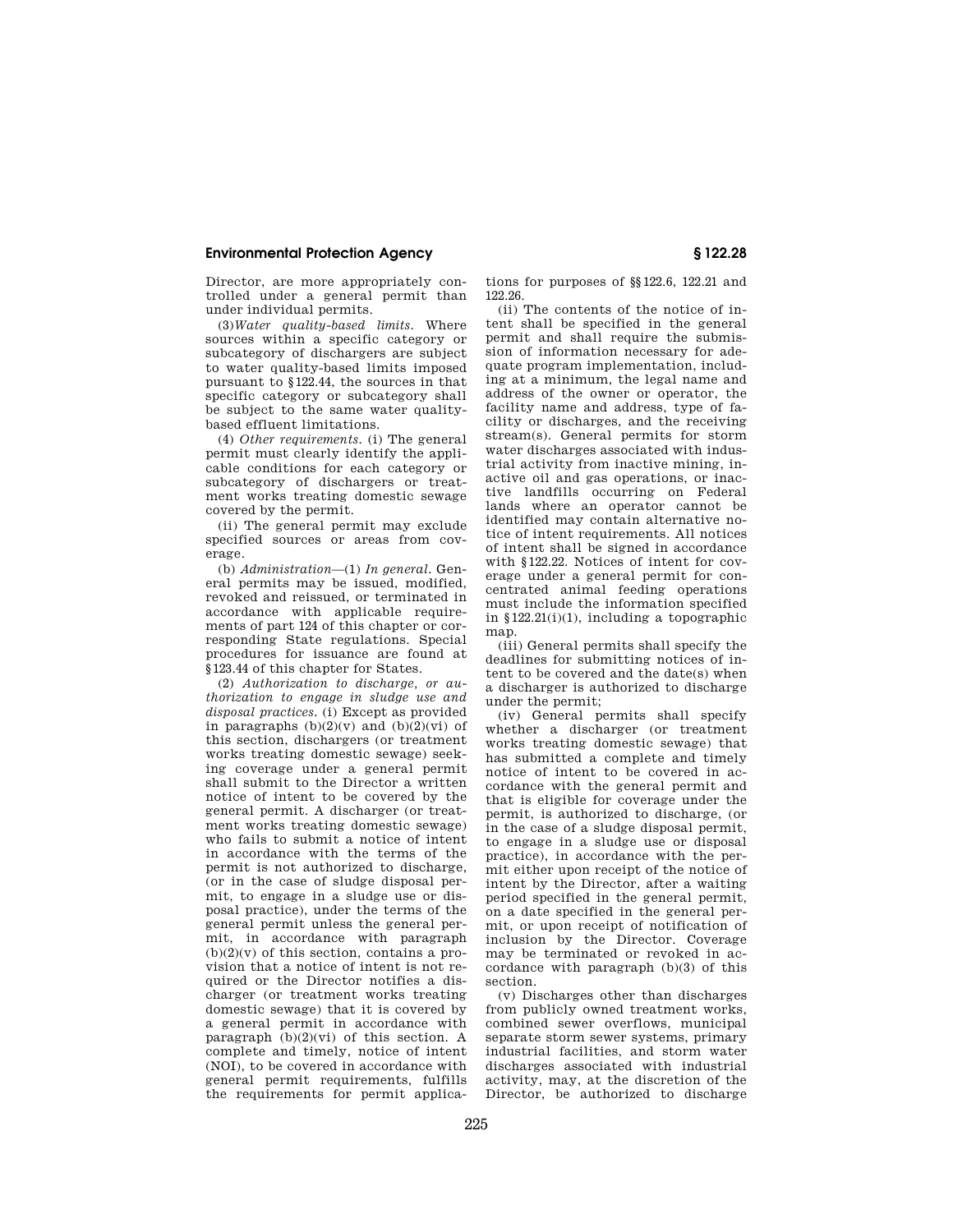# **§ 122.28 40 CFR Ch. I (7–1–10 Edition)**

under a general permit without submitting a notice of intent where the Director finds that a notice of intent requirement would be inappropriate. In making such a finding, the Director shall consider: the type of discharge; the expected nature of the discharge; the potential for toxic and conventional pollutants in the discharges; the expected volume of the discharges; other means of identifying discharges covered by the permit; and the estimated number of discharges to be covered by the permit. The Director shall provide in the public notice of the general permit the reasons for not requiring a notice of intent.

(vi) The Director may notify a discharger (or treatment works treating domestic sewage) that it is covered by a general permit, even if the discharger (or treatment works treating domestic sewage) has not submitted a notice of intent to be covered. A discharger (or treatment works treating domestic sewage) so notified may request an individual permit under paragraph (b)(3)(iii) of this section.

(vii) A CAFO owner or operator may be authorized to discharge under a general permit only in accordance with the process described in §122.23(h).

(3) *Requiring an individual permit.* (i) The Director may require any discharger authorized by a general permit to apply for and obtain an individual NPDES permit. Any interested person may petition the Director to take action under this paragraph. Cases where an individual NPDES permit may be required include the following:

(A) The discharger or ''treatment works treating domestic sewage'' is not in compliance with the conditions of the general NPDES permit;

(B) A change has occurred in the availability of demonstrated technology or practices for the control or abatement of pollutants applicable to the point source or treatment works treating domestic sewage;

(C) Effluent limitation guidelines are promulgated for point sources covered by the general NPDES permit;

(D) A Water Quality Management plan containing requirements applicable to such point sources is approved;

(E) Circumstances have changed since the time of the request to be cov-

ered so that the discharger is no longer appropriately controlled under the general permit, or either a temporary or permanent reduction or elimination of the authorized discharge is necessary;

(F) Standards for sewage sludge use or disposal have been promulgated for the sludge use and disposal practice covered by the general NPDES permit; or

(G) The discharge(s) is a significant contributor of pollutants. In making this determination, the Director may consider the following factors:

(*1*) The location of the discharge with respect to waters of the United States; (*2*) The size of the discharge;

(*3*) The quantity and nature of the pollutants discharged to waters of the United States; and

(*4*) Other relevant factors;

(ii) *For EPA issued general permits only,* the Regional Administrator may require any owner or operator authorized by a general permit to apply for an individual NPDES permit as provided in paragraph (b)(3)(i) of this section, only if the owner or operator has been notified in writing that a permit application is required. This notice shall include a brief statement of the reasons for this decision, an application form, a statement setting a time for the owner or operator to file the application, and a statement that on the effective date of the individual NPDES permit the general permit as it applies to the individual permittee shall automatically terminate. The Director may grant additional time upon request of the applicant.

(iii) Any owner or operator authorized by a general permit may request to be excluded from the coverage of the general permit by applying for an individual permit. The owner or operator shall submit an application under §122.21, with reasons supporting the request, to the Director no later than 90 days after the publication by EPA of the general permit in the FEDERAL REGISTER or the publication by a State in accordance with applicable State law. The request shall be processed under part 124 or applicable State procedures. The request shall be granted by issuing of any individual permit if